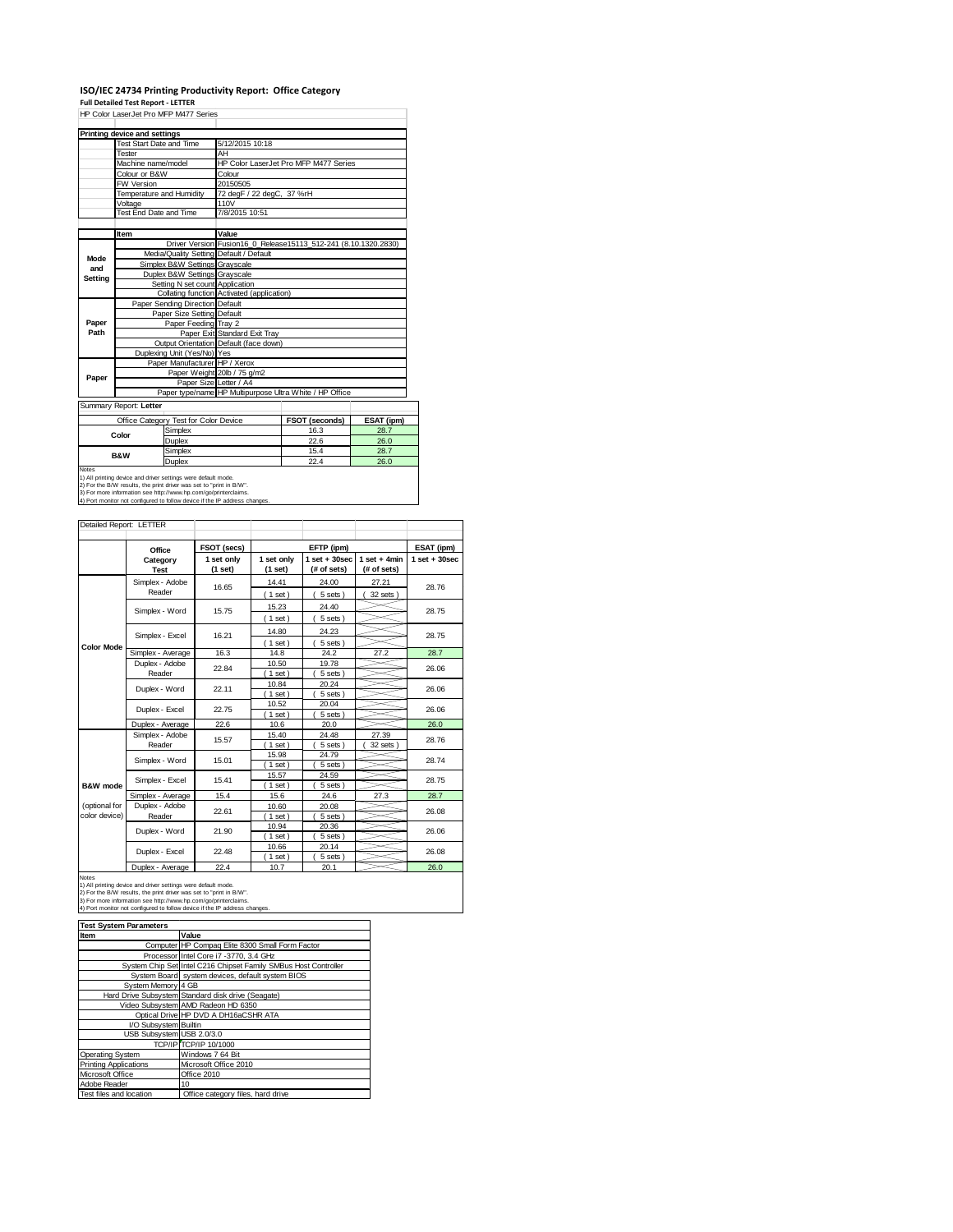# ISO/IEC 24734 Printing Productivity Report: Office Category<br>Full Detailed Test Report - A4<br>HP Color LaserJet Pro MFP M477 Series

|                    | Printing device and settings            |                                                                 |
|--------------------|-----------------------------------------|-----------------------------------------------------------------|
|                    | Test Start Date and Time                | 5/12/2015 10:18                                                 |
|                    | Tester                                  | AH                                                              |
|                    | Machine name/model                      | HP Color LaserJet Pro MFP M477 Series                           |
|                    | Colour or B&W                           | Colour                                                          |
|                    | <b>FW Version</b>                       | 20150505                                                        |
|                    | Temperature and Humidity                | 72 degF / 22 degC, 37 %rH                                       |
|                    | Voltage                                 | 110V                                                            |
|                    | Test End Date and Time                  | 7/8/2015 10:51                                                  |
|                    |                                         |                                                                 |
|                    | Item                                    | Value                                                           |
|                    |                                         | Driver Version Fusion16_0_Release15113_512-241 (8.10.1320.2830) |
| Mode               | Media/Quality Setting Default / Default |                                                                 |
| and                | Simplex B&W Settings Grayscale          |                                                                 |
| Setting            | Duplex B&W Settings Grayscale           |                                                                 |
|                    | Setting N set count Application         |                                                                 |
|                    |                                         | Collating function Activated (application)                      |
|                    | Paper Sending Direction Default         |                                                                 |
|                    | Paper Size Setting Default              |                                                                 |
| Paper              | Paper Feeding Tray 2                    |                                                                 |
| Path               |                                         | Paper Exit Standard Exit Tray                                   |
|                    |                                         | Output Orientation Default (face down)                          |
|                    | Duplexing Unit (Yes/No) Yes             |                                                                 |
|                    | Paper Manufacturer HP / Xerox           |                                                                 |
| Paper              |                                         | Paper Weight 20lb / 75 g/m2                                     |
|                    | Paper Size Letter / A4                  |                                                                 |
|                    |                                         | Paper type/name HP Multipurpose Ultra White / HP Office         |
| Summany Poport: AA |                                         |                                                                 |

Summary Report: **A4**

|                                                                            | Office Category Test for Color Device | <b>FSOT (seconds)</b> | ESAT (ipm) |  |  |
|----------------------------------------------------------------------------|---------------------------------------|-----------------------|------------|--|--|
| Simplex<br>Colour                                                          |                                       | 16.8                  | 27.2       |  |  |
|                                                                            | Duplex                                | 23.3                  | 24.7       |  |  |
| <b>B&amp;W</b>                                                             | Simplex                               | 15.9                  | 27.1       |  |  |
|                                                                            | Duplex                                | 23.1                  | 24.7       |  |  |
| <b>Notes</b>                                                               |                                       |                       |            |  |  |
| 1) All printing device and driver settings were default mode.              |                                       |                       |            |  |  |
| 2) For the B/W results, the print driver was set to "print in B/W".        |                                       |                       |            |  |  |
| [3] For more information see http://www.hp.com/go/printerclaims.           |                                       |                       |            |  |  |
| 4) Port monitor not configured to follow device if the IP address changes. |                                       |                       |            |  |  |

| Detailed Report: A4            |                           |                       |                       |                                  |                               |                   |  |
|--------------------------------|---------------------------|-----------------------|-----------------------|----------------------------------|-------------------------------|-------------------|--|
|                                | Office                    | FSOT (secs)           |                       | EFTP (ipm)                       |                               | ESAT (ipm)        |  |
|                                | Category<br><b>Test</b>   | 1 set only<br>(1 set) | 1 set only<br>(1 set) | $1$ set $+30$ sec<br>(# of sets) | $1$ set + 4min<br>(# of sets) | $1$ set $+30$ sec |  |
|                                | Simplex - Adobe<br>Reader | 17.08                 | 14.04<br>$1$ set)     | 22.86<br>5 sets)                 | 25.91<br>$30$ sets $)$        | 27.20             |  |
|                                | Simplex - Word            | 16.39                 | 14.63<br>$1$ set)     | 23.24<br>5 sets)                 |                               | 27.21             |  |
| Colour                         | Simplex - Excel           | 16.71                 | 14.35<br>$1$ set)     | 23.07<br>5 sets)                 |                               | 27.21             |  |
| Mode                           | Simplex - Average         | 16.8                  | 14.3                  | 23.0                             | 25.9                          | 27.2              |  |
|                                | Duplex - Adobe<br>Reader  | 23.42                 | 10.24<br>$1$ set)     | 19.18<br>5 sets)                 |                               | 24.78             |  |
|                                | Duplex - Word             | 22.81                 | 10.52<br>$1$ set)     | 19.38<br>5 sets)                 |                               | 24.80             |  |
|                                | Duplex - Excel            | 23.42                 | 10.24<br>$1$ set)     | 19.20<br>5 sets)                 |                               | 24.78             |  |
|                                | Duplex - Average          | 23.3                  | 10.3                  | 19.2                             |                               | 24.7              |  |
|                                | Simplex - Adobe<br>Reader | 16.05                 | 14.95<br>$1$ set)     | 23.35<br>5 sets)                 | 25.58<br>30 sets              | 27.20             |  |
|                                | Simplex - Word            | 15.49                 | 15.49<br>$1$ set)     | 23.62<br>5 sets)                 |                               | 27.19             |  |
| B&W mode                       | Simplex - Excel           | 15.89                 | 15.10<br>$1$ set)     | 23.44<br>5 sets)                 |                               | 27.20             |  |
|                                | Simplex - Average         | 15.9                  | 15.1                  | 23.4                             | 25.5                          | 27.1              |  |
| (optional for<br>color device) | Duplex - Adobe<br>Reader  | 23.29                 | 10.30<br>$1$ set)     | 19.26<br>5 sets)                 |                               | 24.80             |  |
|                                | Duplex - Word             | 22.57                 | 10.62<br>$1$ set)     | 19.50<br>5 sets)                 |                               | 24.78             |  |
|                                | Duplex - Excel            | 23.16                 | 10.36<br>$1$ set)     | 19.30<br>5 sets)                 |                               | 24.80             |  |
|                                | Duplex - Average          | 23.1                  | 10.4                  | 19.3                             |                               | 24.7              |  |

| <b>Notes</b>                                                               |                                                                 |  |  |  |
|----------------------------------------------------------------------------|-----------------------------------------------------------------|--|--|--|
| 1) All printing device and driver settings were default mode.              |                                                                 |  |  |  |
| 2) For the B/W results, the print driver was set to "print in B/W".        |                                                                 |  |  |  |
| 3) For more information see http://www.hp.com/go/printerclaims.            |                                                                 |  |  |  |
| 4) Port monitor not configured to follow device if the IP address changes. |                                                                 |  |  |  |
|                                                                            |                                                                 |  |  |  |
| <b>Test System Parameters</b>                                              |                                                                 |  |  |  |
| Item                                                                       | Value                                                           |  |  |  |
|                                                                            | Computer HP Compag Elite 8300 Small Form Factor                 |  |  |  |
|                                                                            | Processor Intel Core i7 -3770, 3.4 GHz                          |  |  |  |
|                                                                            | System Chip Set Intel C216 Chipset Family SMBus Host Controller |  |  |  |
|                                                                            | System Board system devices, default system BIOS                |  |  |  |
| System Memory 4 GB                                                         |                                                                 |  |  |  |
|                                                                            | Hard Drive Subsystem Standard disk drive (Seagate)              |  |  |  |
|                                                                            | Video Subsystem AMD Radeon HD 6350                              |  |  |  |
|                                                                            | Optical Drive HP DVD A DH16aCSHR ATA                            |  |  |  |
| I/O Subsystem Builtin                                                      |                                                                 |  |  |  |
| USB Subsystem USB 2.0/3.0                                                  |                                                                 |  |  |  |
|                                                                            | TCP/IPITCP/IP 10/1000                                           |  |  |  |
| Operating System                                                           | Windows 7 64 Bit                                                |  |  |  |
| <b>Printing Applications</b>                                               | Microsoft Office 2010                                           |  |  |  |
| Microsoft Office                                                           | Office 2010                                                     |  |  |  |
| Adobe Reader                                                               | 10                                                              |  |  |  |
| Test files and location                                                    | Office category files, hard drive                               |  |  |  |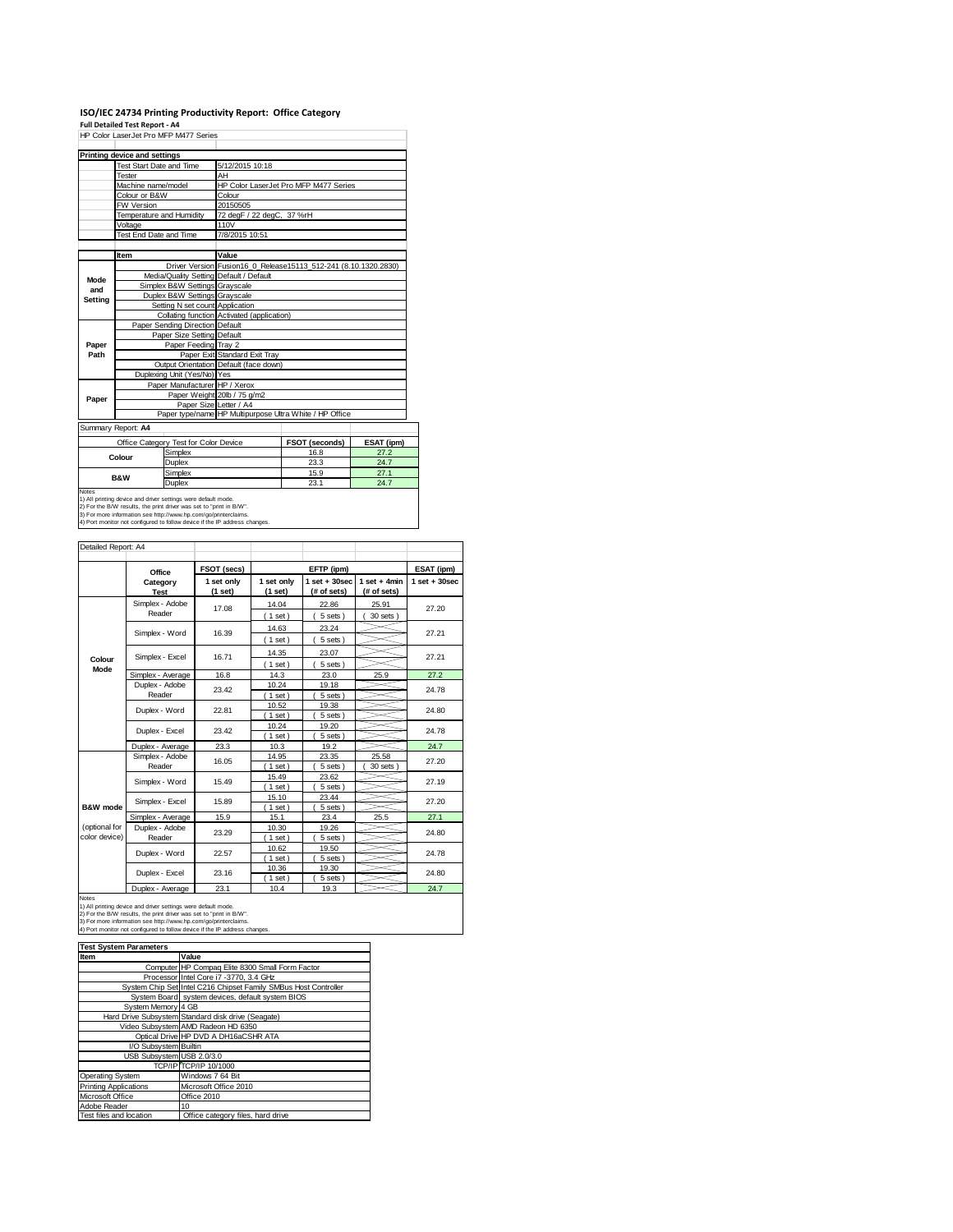### **ISO/IEC 24734 Printing Productivity Report: Office Category**

**Feature Performance Full Report ‐ 'Office Feature Performance Test ‐ A5**

|         | HP Color LaserJet Pro MFP M477 Series   |                                                                 |
|---------|-----------------------------------------|-----------------------------------------------------------------|
|         | Printing device and settings            |                                                                 |
|         | Test Start Date and Time                | 5/12/2015 10:18                                                 |
|         | Tester                                  | AH                                                              |
|         | Machine name/model                      | HP Color LaserJet Pro MFP M477 Series                           |
|         | Colour or B&W                           | Colour                                                          |
|         | FW Version                              | 20150505                                                        |
|         | Temperature and Humidity                | 72 degF / 22 degC, 37 %rH                                       |
|         | Voltage                                 | 110V                                                            |
|         | Test End Date and Time                  | 7/8/2015 10:51                                                  |
|         |                                         |                                                                 |
|         | Item                                    | Value                                                           |
|         |                                         | Driver Version Fusion16_0_Release15113_512-241 (8.10.1320.2830) |
| Mode    | Media/Quality Setting Default / Default |                                                                 |
| and     | Simplex B&W Settings Grayscale          |                                                                 |
| Setting | Duplex B&W Settings Grayscale           |                                                                 |
|         | Setting N set count Application         |                                                                 |
|         |                                         | Collating function Activated (application)                      |
|         | Paper Sending Direction Default         |                                                                 |
|         | Paper Size Setting Default              |                                                                 |
| Paper   | Paper Feeding Tray 2                    |                                                                 |
| Path    |                                         | Paper Exit Standard Exit Tray                                   |
|         |                                         | Output Orientation Default (face down)                          |
|         | Duplexing Unit (Yes/No) Yes             |                                                                 |
|         | Paper Manufacturer HP / Xerox           |                                                                 |
| Paper   |                                         | Paper Weight 20lb / 75 g/m2                                     |
|         | Paper Size Letter / A4                  |                                                                 |
|         |                                         | Paper type/name HP Multipurpose Ultra White / HP Office         |

### **ISO Print Productivity Report: Feature Performance Test Summary**

|                                                                               |         | <b>Feature Performance Ratio</b> |                                      |  |
|-------------------------------------------------------------------------------|---------|----------------------------------|--------------------------------------|--|
| <b>Printing Modes</b>                                                         |         |                                  | A5                                   |  |
| (Feature Adobe Reader - Office test file)                                     |         | FSOT (base)<br>FSOT (feature)    | <b>ESAT (feature)</b><br>ESAT (base) |  |
| A5 Landscape Feed - Colour                                                    | Simplex | 75%                              | 183%                                 |  |
| <b>A5 Portrait Feed - Colour</b>                                              | Simplex | 71%                              | 26%                                  |  |
| A5 Landscape Feed - B/W                                                       | Simplex | 187%                             | 187%                                 |  |
| A5 Portrait Feed - B/W                                                        | Simplex | 128%                             | 27%                                  |  |
| <b>Notes</b><br>1) All printing device and driver settings were default mode. |         |                                  |                                      |  |

1) All printing device and driver settings were default mode.<br>2) Test conducted with 8-paper Office Feature Performance file.<br>3) For more information see http://www.hp.com/go/printerclaims.<br>4) Port monitor not configured t

**Feature Performance Full Report - Feature Printing Mode: 'Office' Feature Performance Test**

| <b>Printing Modes</b><br>Feature Adobe Reader - Office | <b>Base Printing</b><br>Mode |                     | <b>Feature Performance</b> |                                 |                                      |                                      |
|--------------------------------------------------------|------------------------------|---------------------|----------------------------|---------------------------------|--------------------------------------|--------------------------------------|
| test file (8-page)                                     |                              |                     | A5                         |                                 |                                      |                                      |
|                                                        | <b>FSOT</b><br>Base          | <b>ESAT</b><br>Base | 1 set<br>FSOT (secs)       | $1$ set $+30$ sec<br>ESAT (ipm) | FSOT (base)<br><b>FSOT (feature)</b> | <b>ESAT (feature)</b><br>ESAT (base) |
| Simplex A5 Landscape Feed - Colour                     | 26.42                        | 27.21               | 34.78                      | 50.0                            | 75%                                  | 183%                                 |
| Simplex A5 Portrait Feed - Colour                      | 26.42                        | 27.21               | 37.1                       | 7.3                             | 71%                                  | 26%                                  |
| Simplex A5 Landscape Feed - B/W                        | 34.06                        | 26.62               | 18.14                      | 50.0                            | 187%                                 | 187%                                 |
| Simplex A5 Portrait Feed - B/W                         | 34.06                        | 26.62               | 26.42                      | 7.4                             | 128%                                 | 27%                                  |
| Motor                                                  |                              |                     |                            |                                 |                                      |                                      |

Notes<br>1) All printing device and driver settings were default mode.<br>2) Test conducted with 8-paper Office Feature Performance file<br>3) For more information see http://www.hp.com/go/printerclaims.<br>4) Port monitor not configu

|             | <b>Test System Parameters</b> |                                                                 |  |  |
|-------------|-------------------------------|-----------------------------------------------------------------|--|--|
|             | <b>Item</b>                   | Value                                                           |  |  |
|             |                               | Computer HP Compaq Elite 8300 Small Form Factor                 |  |  |
|             |                               | Processor Intel Core i7 -3770, 3.4 GHz                          |  |  |
|             |                               | System Chip Set Intel C216 Chipset Family SMBus Host Controller |  |  |
|             |                               | System Board system devices, default system BIOS                |  |  |
| <b>Test</b> | System Memory 4 GB            |                                                                 |  |  |
| System      |                               | Hard Drive Subsystem Standard disk drive (Seagate)              |  |  |
|             |                               | Video Subsystem AMD Radeon HD 6350                              |  |  |
|             |                               | Optical Drive HP DVD A DH16aCSHR ATA                            |  |  |
|             | I/O Subsystem Builtin         |                                                                 |  |  |
|             | USB Subsystem USB 2.0/3.0     |                                                                 |  |  |
| VO          |                               | TCP/IP TCP/IP 10/1000                                           |  |  |
|             | Operating System              | Windows 7 64 Bit                                                |  |  |
|             | <b>Printing Applications</b>  | Microsoft Office 2010                                           |  |  |
|             | Software Microsoft Office     | Office 2010                                                     |  |  |
|             | Adobe Reader                  | 10                                                              |  |  |
|             | Test files and location       | Office category files, hard drive                               |  |  |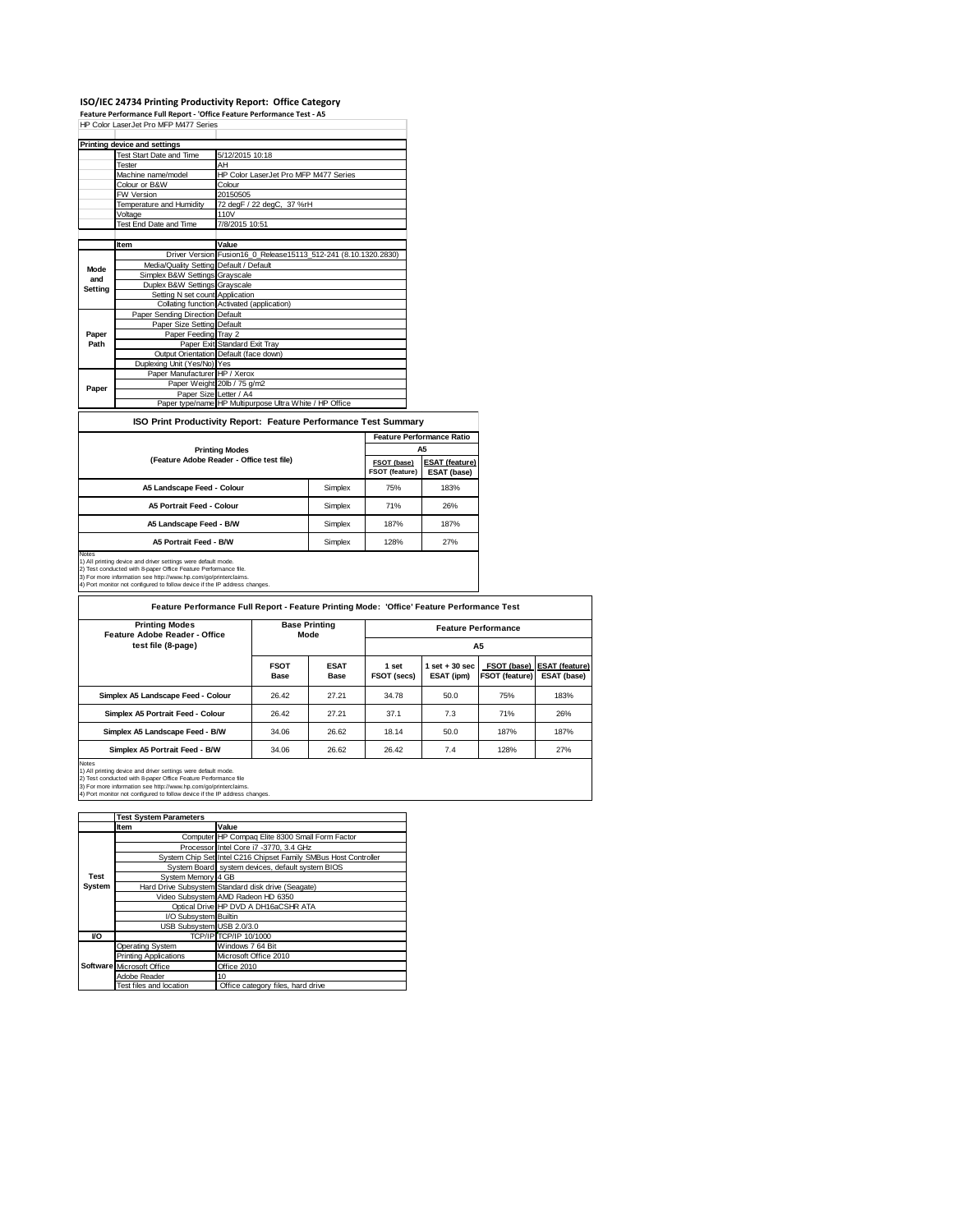# ISO/IEC 17629 First Print Out Time Report: Office Category<br>Full Detailed Test Report - LETTER<br>HP Color LaserJet Pro MFP M477 Series

|            | Printing device and settings |                                                  |
|------------|------------------------------|--------------------------------------------------|
|            | Test Start Date and Time     | 5/12/2015 10:18                                  |
|            | Tester                       | AH                                               |
|            | Machine name/model           | HP Color LaserJet Pro MFP M477 Series            |
|            | Colour or B&W                | Colour                                           |
|            | <b>FW Version</b>            | 20150505                                         |
|            | Configuration (options)      | Default                                          |
|            | Controller                   | 13102                                            |
|            | Printing device page count   | Not Specified                                    |
|            | Printing supplies page count | Not Specified                                    |
|            | Temperature and Humidity     | 73 degF / 23 degC, 46 %rH                        |
|            | Voltage                      | 110V                                             |
|            | Test End Date and Time       | 6/9/2015 11:30                                   |
|            |                              |                                                  |
|            | Item                         | Value                                            |
| Mode       | PDL and driver version       | Fusion16 0 Release15113 512-241 (8.10.1320.2830) |
| and        | Print Quality mode           | default                                          |
| Setting    | B&W settings                 | default                                          |
|            | Paper feed orientation       | Short Edge                                       |
| Paper      | Paper type setting           | default                                          |
|            | Paper feeding                | Standard cassette                                |
|            | Paper exit                   | Standard exit tray                               |
| Paper Path | Output orientation           | default (face up or face down)                   |

**ISO First Page Out Time Summary Report: Office Category**

| Summary Report: Letter                                                                                                                                                                                                                                                                                |         |                           |
|-------------------------------------------------------------------------------------------------------------------------------------------------------------------------------------------------------------------------------------------------------------------------------------------------------|---------|---------------------------|
|                                                                                                                                                                                                                                                                                                       |         | FPOT from Ready (seconds) |
|                                                                                                                                                                                                                                                                                                       | Simplex | 9.73                      |
| Color                                                                                                                                                                                                                                                                                                 | Duplex  | 17.70                     |
| <b>B&amp;W</b>                                                                                                                                                                                                                                                                                        | Simplex | 8.87                      |
|                                                                                                                                                                                                                                                                                                       | Duplex  | 17.46                     |
| <b>Notes</b><br>1) All printing device and driver settings were default mode.<br>2) For the B/W results, the print driver was set to "print in B/W".<br>3) For more information see http://www.hp.com/go/printerclaims.<br>4) Port monitor not configured to follow device if the IP address changes. |         |                           |
| 5) Page counts were collected after completion of the tests.                                                                                                                                                                                                                                          |         |                           |

| ISO First Page Out Time Report: Office Category |                           |                   |                    |                              |                      |            |
|-------------------------------------------------|---------------------------|-------------------|--------------------|------------------------------|----------------------|------------|
| <b>Detailed Report: LETTER</b>                  |                           |                   |                    |                              |                      |            |
|                                                 |                           | Word<br>(seconds) | Excel<br>(seconds) | Adobe<br>Reader<br>(seconds) | Average<br>(seconds) | Delay Time |
|                                                 | FPOT from Ready - Simplex | 9.48              | 9.65               | 10.06                        | 9.73                 | 21 Seconds |
|                                                 | FPOT from Ready - Duplex  | 17.45             | 17.82              | 17.82                        | 17.7                 | 21 Seconds |
| <b>Color Mode</b>                               | FPOT from Sleep - Simplex |                   |                    | 11.43                        |                      | 65 Minutes |
|                                                 | Recovery Time             |                   |                    | 1.4                          |                      |            |
|                                                 | FPOT from Off - Simplex   |                   |                    | 49.35                        |                      |            |
|                                                 | Warm-up Time              |                   |                    | 39.29                        |                      |            |
|                                                 | FPOT from Ready - Simplex | 8.64              | 8.89               | 9.05                         | 8.87                 | 21 Seconds |
|                                                 | FPOT from Ready - Duplex  | 17.10             | 17.54              | 17.72                        | 17.46                | 21 Seconds |
| <b>B&amp;W Mode</b>                             | FPOT from Sleep - Simplex |                   |                    | 11.28                        |                      | 65 Minutes |
|                                                 | Recovery Time             |                   |                    | 2.2                          |                      |            |
|                                                 | FPOT from Off - Simplex   |                   |                    | 48.87                        |                      |            |
|                                                 | Warm-up Time              |                   |                    | 39.82                        |                      |            |

Notes<br>1) All printing device and driver settings were default mode.<br>2) For the B/W results, the print driver was set to "print in B/W".<br>3) For more information see http://www.hp.com/go/printerclaims.<br>4) Port monitor not co

|                                         | <b>Test System Parameters</b> |                                                       |  |
|-----------------------------------------|-------------------------------|-------------------------------------------------------|--|
|                                         | <b>Item</b>                   | Value                                                 |  |
|                                         | Computer                      | HP Compag Elite 8300 Small Form Factor                |  |
|                                         | Processor                     | Intel Core i7 -3770, 3.4 GHz                          |  |
|                                         | System Chip Set               | Intel C216 Chipset Family SMBus Host Controller       |  |
|                                         | Svstem Board                  | system devices, default system BIOS                   |  |
| <b>Test</b>                             | System Memory                 | 4 GB                                                  |  |
| System                                  | Hard Drive Subsystem          | Standard disk drive (Seagate)                         |  |
|                                         | Video Subsystem               | AMD Radeon HD 6350                                    |  |
|                                         | Optical Drive                 | HP DVD A DH16aCSHR ATA                                |  |
|                                         | I/O Subsystem                 | <b>Builtin</b>                                        |  |
|                                         | <b>USB Subsystem</b>          | USB 2.0/3.0                                           |  |
| Printing<br><b>Device</b><br>Connection | TCP/IP                        | 10/1000                                               |  |
|                                         | Operating System              | Windows 7 Business/Ultimate, 64 bit, Build 7601, SP 1 |  |
|                                         |                               | Microsoft Office 2010 SP2                             |  |
| Software                                | <b>Printing Applications</b>  | Adobe Reader 10.1.4                                   |  |
|                                         | <b>Print Driver</b>           | Fusion16 0 Release15113 512-241 (8.10.1320.2830)      |  |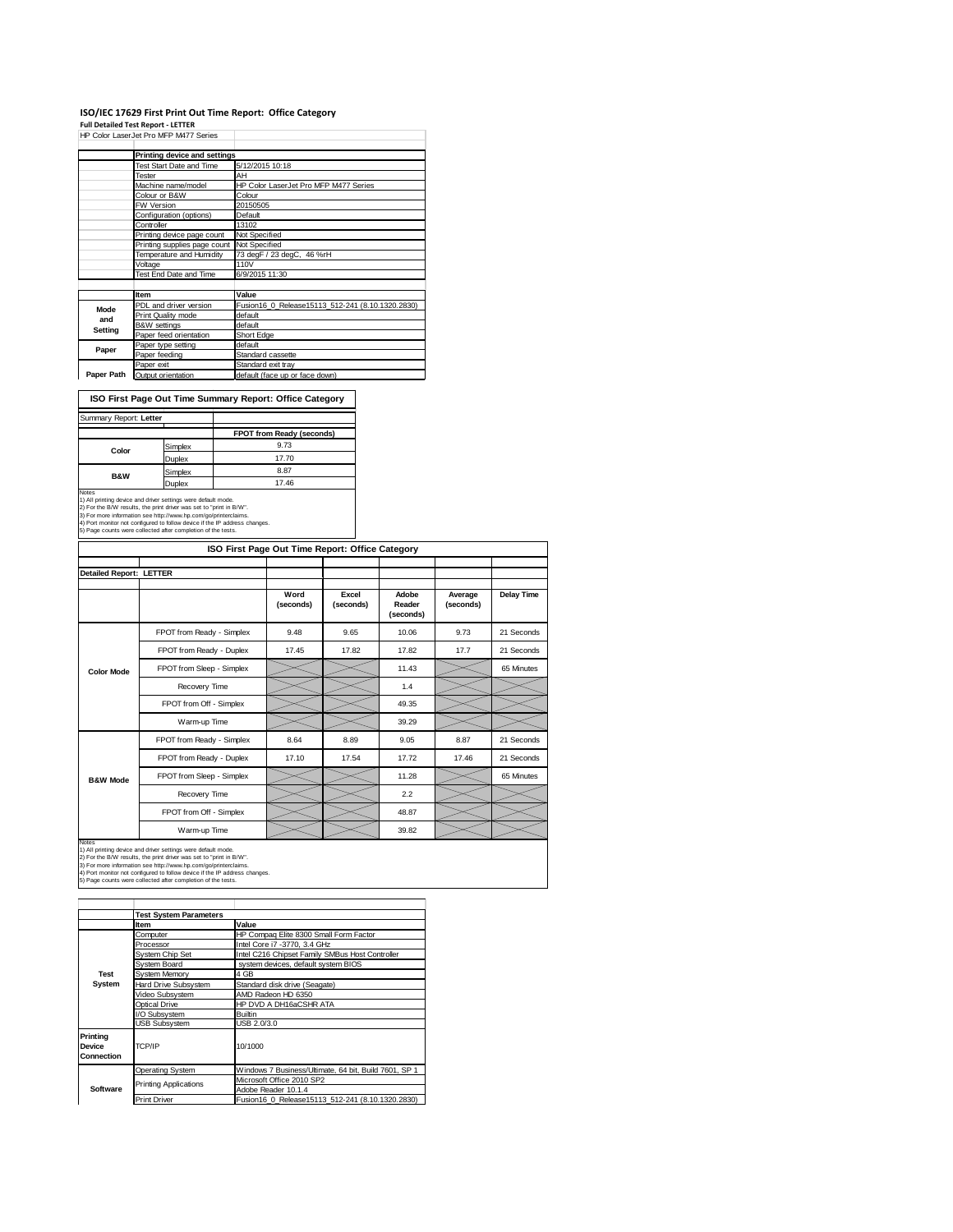## **ISO/IEC 17629 First Print Out Time Report: Office Category Full Detailed Test Report ‐ A4**

|            | HP Color LaserJet Pro MFP M477 Series |                                                  |  |  |
|------------|---------------------------------------|--------------------------------------------------|--|--|
|            | Printing device and settings          |                                                  |  |  |
|            | Test Start Date and Time              | 5/12/2015 10:18                                  |  |  |
|            | Tester                                | AH                                               |  |  |
|            | Machine name/model                    | HP Color LaserJet Pro MFP M477 Series            |  |  |
|            | Colour or B&W                         | Colour                                           |  |  |
|            | <b>FW Version</b>                     | 20150505                                         |  |  |
|            | Configuration (options)               | Default                                          |  |  |
|            | Controller                            | 13102                                            |  |  |
|            | Printing device page count            | Not Specified                                    |  |  |
|            | Printing supplies page count          | Not Specified                                    |  |  |
|            | Temperature and Humidity              | 73 degF / 23 degC, 46 %rH                        |  |  |
|            | Voltage                               | 110V                                             |  |  |
|            | Test End Date and Time                | 6/9/2015 11:30                                   |  |  |
|            |                                       |                                                  |  |  |
|            | Item                                  | Value                                            |  |  |
| Mode       | PDL and driver version                | Fusion16_0_Release15113_512-241 (8.10.1320.2830) |  |  |
| and        | Print Quality mode                    | default                                          |  |  |
| Setting    | B&W settings                          | default                                          |  |  |
|            | Paper feed orientation                | Short Edge                                       |  |  |
| Paper      | Paper type setting                    | default                                          |  |  |
|            | Paper feeding                         | Standard cassette                                |  |  |
|            | Paper exit                            | Standard exit tray                               |  |  |
| Paper Path | Output orientation                    | default (face up or face down)                   |  |  |

### **ISO First Page Out Time Summary Report: Office Category**

| Summary Report: A4 |         |                           |
|--------------------|---------|---------------------------|
|                    |         |                           |
|                    |         | FPOT from Ready (seconds) |
| Colour             | Simplex | 9.84                      |
|                    | Duplex  | 17.87                     |
| <b>B&amp;W</b>     | Simplex | 8.99                      |
|                    | Duplex  | 17.69                     |

Duplex 17.69<br>
Notes (2014)<br>
17.69<br>
2) For the BW results, the print direct was set to foriat in mode.<br>
2) For the BW results, the print direct was set to foriat in BW.<br>
4) Port monitor not configured to blow device if the

|                     | ISO First Page Out Time Report: Office Category |                   |                    |                              |                      |                   |
|---------------------|-------------------------------------------------|-------------------|--------------------|------------------------------|----------------------|-------------------|
| Detailed Report: A4 |                                                 |                   |                    |                              |                      |                   |
|                     |                                                 | Word<br>(seconds) | Excel<br>(seconds) | Adobe<br>Reader<br>(seconds) | Average<br>(seconds) | <b>Delay Time</b> |
|                     | FPOT from Ready - Simplex                       | 9.58              | 9.78               | 10.14                        | 9.84                 | 21 Seconds        |
|                     | FPOT from Ready - Duplex                        | 17.58             | 18.03              | 17.98                        | 17.87                | 21 Seconds        |
| <b>Colour Mode</b>  | FPOT from Sleep - Simplex                       |                   |                    | 11.45                        |                      | 65 Minutes        |
|                     | Recovery Time                                   |                   |                    | 1.3                          |                      |                   |
|                     | FPOT from Off - Simplex                         |                   |                    | 50.69                        |                      |                   |
|                     | Warm-up Time                                    |                   |                    | 40.55                        |                      |                   |
|                     | FPOT from Ready - Simplex                       | 8.77              | 9.03               | 9.15                         | 8.99                 | 21 Seconds        |
|                     | FPOT from Ready - Duplex                        | 17.36             | 17.76              | 17.93                        | 17.69                | 21 Seconds        |
| <b>B&amp;W Mode</b> | FPOT from Sleep - Simplex                       |                   |                    | 11.36                        |                      | 65 Minutes        |
|                     | Recovery Time                                   |                   |                    | 2.2                          |                      |                   |
|                     | FPOT from Off - Simplex                         |                   |                    | 50.99                        |                      |                   |
|                     | Warm-up Time                                    |                   |                    | 41.84                        |                      |                   |

Notes<br>1) All printing device and driver settings were default mode.<br>2) For the B/W results, the print driver was set to "print in B/W".<br>3) For more information see http://www.hp.com/go/printerclaims.<br>4) Fort monitor not co

|                                         | <b>Test System Parameters</b> |                                                       |  |  |
|-----------------------------------------|-------------------------------|-------------------------------------------------------|--|--|
|                                         | <b>Item</b>                   | Value                                                 |  |  |
|                                         | Computer                      | HP Compag Elite 8300 Small Form Factor                |  |  |
|                                         | Processor                     | Intel Core i7 -3770, 3.4 GHz                          |  |  |
|                                         | System Chip Set               | Intel C216 Chipset Family SMBus Host Controller       |  |  |
|                                         | System Board                  | system devices, default system BIOS                   |  |  |
| <b>Test</b>                             | System Memory                 | 4 GB                                                  |  |  |
| System                                  | Hard Drive Subsystem          | Standard disk drive (Seagate)                         |  |  |
|                                         | Video Subsystem               | AMD Radeon HD 6350                                    |  |  |
|                                         | Optical Drive                 | HP DVD A DH16aCSHR ATA                                |  |  |
|                                         | I/O Subsystem                 | <b>Builtin</b>                                        |  |  |
|                                         | <b>USB Subsystem</b>          | USB 2.0/3.0                                           |  |  |
| Printing<br><b>Device</b><br>Connection | TCP/IP                        | 10/1000                                               |  |  |
|                                         | <b>Operating System</b>       | Windows 7 Business/Ultimate, 64 bit, Build 7601, SP 1 |  |  |
|                                         | <b>Printing Applications</b>  | Microsoft Office 2010 SP2                             |  |  |
| <b>Software</b>                         |                               | Adobe Reader 10.1.4                                   |  |  |
|                                         | <b>Print Driver</b>           | Fusion16 0 Release15113 512-241 (8.10.1320.2830)      |  |  |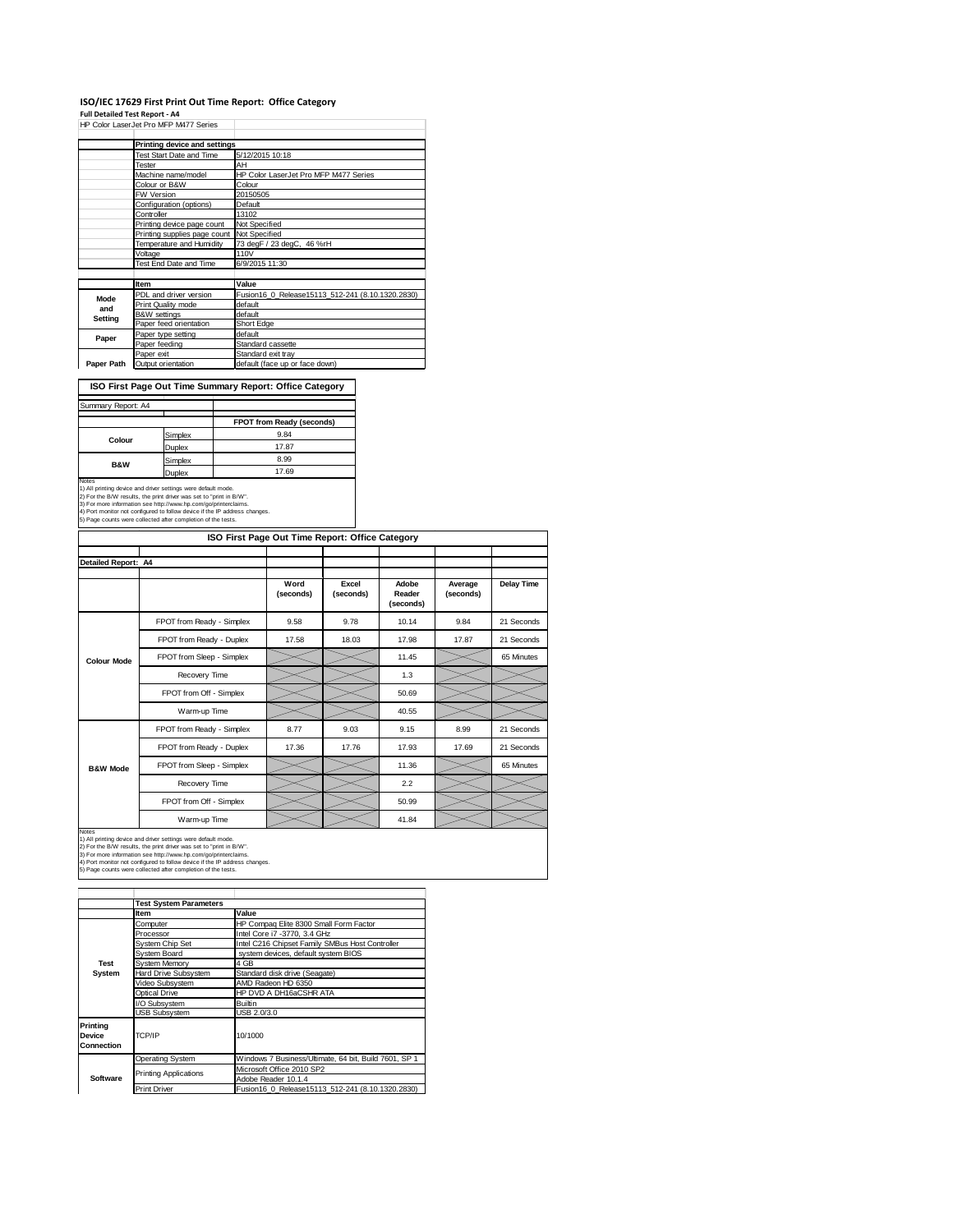# **ISO/IEC 29183 Copy Productivity Report Full Detailed Test Report ‐ LETTER** HP Color LaserJet Pro MFP M477 Series

| HP Color Laser Jet Pro MFP M477 Series |                                          |                                                          |  |  |  |
|----------------------------------------|------------------------------------------|----------------------------------------------------------|--|--|--|
|                                        |                                          |                                                          |  |  |  |
|                                        | <b>Machine Setup Information</b>         |                                                          |  |  |  |
|                                        | Test Start Date and Time 6/12/2015 13:29 |                                                          |  |  |  |
|                                        | <b>Tester</b> AH                         |                                                          |  |  |  |
|                                        |                                          | Machine name/model HP Color LaserJet Pro MFP M477 Series |  |  |  |
|                                        | Colour or B&W Colour                     |                                                          |  |  |  |
|                                        | FW Version 20150505                      |                                                          |  |  |  |
|                                        | Configuration (options) Not Specified    |                                                          |  |  |  |
|                                        |                                          | Temperature and Humidity 73 degF / 23 degC, 35 %rH       |  |  |  |
|                                        | Test End Date and Time: 6/12/2015 15:48  |                                                          |  |  |  |
|                                        |                                          |                                                          |  |  |  |
|                                        | Pre-set Item                             | Pre-set Value                                            |  |  |  |
|                                        | Output Resolution Default                |                                                          |  |  |  |
|                                        | Output Quality Default                   |                                                          |  |  |  |
| Mode                                   |                                          | Copying Mode Colour for Colour and B&W for B&W           |  |  |  |
|                                        | Auto Density Adjustment Default          |                                                          |  |  |  |
|                                        |                                          | Collating function Set in Control Panel                  |  |  |  |
| Paper                                  | Paper Sending Direction Default          |                                                          |  |  |  |
|                                        | Paper Type Setting Default               |                                                          |  |  |  |
| Paper                                  | Paper Feeding Tray 2                     |                                                          |  |  |  |
| Path                                   | Paper Exit Default                       |                                                          |  |  |  |
|                                        |                                          | Face Up Exit Default (face down)                         |  |  |  |
|                                        | <b>Fixing Capability Default</b>         |                                                          |  |  |  |
| Temporary                              | Image Quality Stability Default          |                                                          |  |  |  |
| Stop                                   | Capacity of Paper Default                |                                                          |  |  |  |
|                                        | Others None                              |                                                          |  |  |  |
|                                        |                                          |                                                          |  |  |  |
|                                        | Paper Manufacturer HP / Xerox            |                                                          |  |  |  |
|                                        |                                          | Paper Weight 20lb / 75 g/m2                              |  |  |  |
| Paper                                  |                                          | Paper Size Letter / A4                                   |  |  |  |
|                                        |                                          | Paper type/name HP Multipurpose Ultra White / HP Office  |  |  |  |
| Summary Report: Letter                 |                                          |                                                          |  |  |  |
|                                        |                                          |                                                          |  |  |  |

|                                                                                                                                                                                                                                                                                                                                                                       | <b>sFCOT</b> | sESAT (ipm)                |
|-----------------------------------------------------------------------------------------------------------------------------------------------------------------------------------------------------------------------------------------------------------------------------------------------------------------------------------------------------------------------|--------------|----------------------------|
| Color                                                                                                                                                                                                                                                                                                                                                                 | 12.0         | 28.7                       |
| <b>B&amp;W</b>                                                                                                                                                                                                                                                                                                                                                        | 9.5          | 28.7                       |
| <b>Notes</b><br>First Copy Out and Copy Speed measured using ISO/IEC 29183, excludes<br>first<br>set of test documents. For<br>http://www.hp.com/go/printerclaims. Exact speed varies depending on the<br>system configuration and document.<br>NOTE: Copy count is limited to 99 by the control panel, which prevents the 4<br>minute test from achieving 4 minutes. |              | information<br>more<br>see |

| Detailed Report: LETTER |               |              |             |             |                |             |
|-------------------------|---------------|--------------|-------------|-------------|----------------|-------------|
|                         |               |              | sEFTP (ipm) |             |                |             |
|                         | <b>Target</b> | sFCOT (secs) | 1copy       | 1copy+30sec | 1copy+4minutes | sESAT (ipm) |
|                         | A             | 11.94        | 5.02        | 22.56       | 26.26          | 28.76       |
|                         |               |              |             | 17 sets     | 99 sets        |             |
|                         | B             | 11.91        | 5.03        | 22.49       |                | 28.75       |
|                         |               |              |             | 17 sets     |                |             |
| Color                   | C             | 11.94        | 5.02        | 22.54       |                | 28.75       |
|                         |               |              |             | 17 sets     |                |             |
|                         | D             | 11.87        | 5.05        | 22.54       |                | 28.76       |
|                         |               |              |             | 17 sets     |                |             |
|                         | Average       | 12.0         | 5.0         | 22.5        | 26.2           | 28.7        |
|                         | A             | 9.43         | 6.35        | 23.59       | 26.85          | 28.75       |
|                         |               |              |             | 16 sets     | 99 sets        |             |
|                         | B             | 9.44         | 6.34        | 23.57       |                | 28.80       |
|                         |               |              |             | 16 sets     |                |             |
| <b>B&amp;W</b>          | C             | 9.43         | 6.35        | 23.54       |                | 28.76       |
|                         |               |              |             | 16 sets     |                |             |
|                         | D             | 9.43         | 6.35        | 23.55       |                | 28.76       |
|                         |               |              |             | 16 sets     |                |             |
|                         | Average       | 9.5          | 6.3         | 23.5        | 26.8           | 28.7        |

Notes<br>First Copy Out and Copy Speed measured using ISO/IEC 29183, excludes first set of test documents. For more information see<br>http://www.fp.com/go/printectaims. Exact speed varies depending on the system configuration a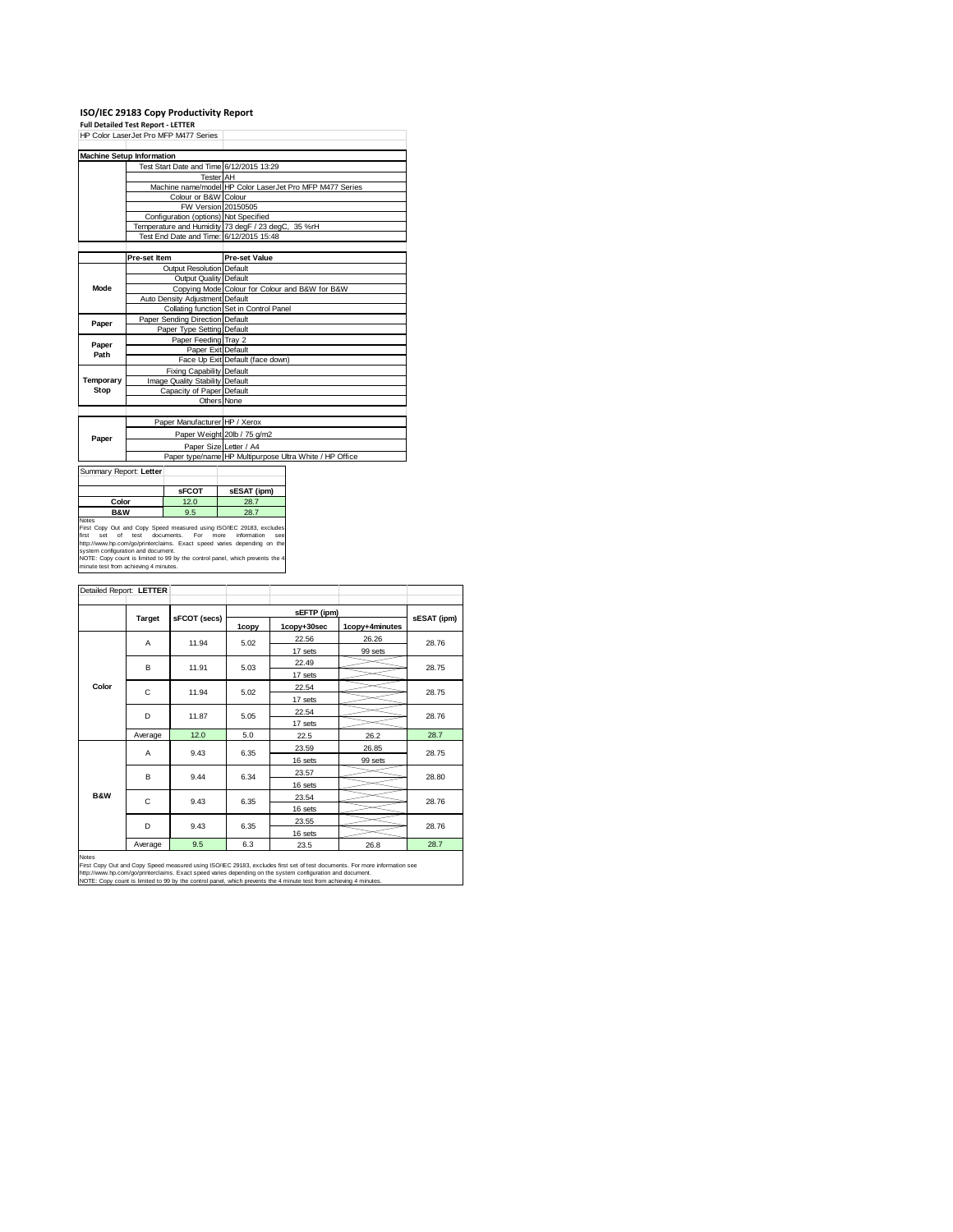### **ISO/IEC 29183 Copy Productivity Report Full Detailed Test Report ‐ A4**

|                    | HP Color LaserJet Pro MFP M477 Series    |                                                          |
|--------------------|------------------------------------------|----------------------------------------------------------|
|                    | <b>Machine Setup Information</b>         |                                                          |
|                    | Test Start Date and Time 6/12/2015 13:29 |                                                          |
|                    | <b>Tester</b> AH                         |                                                          |
|                    |                                          | Machine name/model HP Color LaserJet Pro MFP M477 Series |
|                    | Colour or B&W Colour                     |                                                          |
|                    | FW Version 20150505                      |                                                          |
|                    | Configuration (options) Not Specified    |                                                          |
|                    |                                          | Temperature and Humidity 73 degF / 23 degC, 35 %rH       |
|                    | Test End Date and Time: 6/12/2015 15:48  |                                                          |
|                    |                                          |                                                          |
|                    | Pre-set Item                             | <b>Pre-set Value</b>                                     |
|                    | Output Resolution Default                |                                                          |
|                    | <b>Output Quality Default</b>            |                                                          |
| Mode               |                                          | Copying Mode Colour for Colour and B&W for B&W           |
|                    | Auto Density Adjustment Default          |                                                          |
|                    |                                          | Collating function Set in Control Panel                  |
| Paper              | Paper Sending Direction Default          |                                                          |
|                    | Paper Type Setting Default               |                                                          |
|                    | Paper Feeding Tray 2                     |                                                          |
| Paper<br>Path      | Paper Exit Default                       |                                                          |
|                    |                                          | Face Up Exit Default (face down)                         |
|                    | <b>Fixing Capability Default</b>         |                                                          |
| Temporary          | Image Quality Stability Default          |                                                          |
| Stop               | Capacity of Paper Default                |                                                          |
|                    | Others None                              |                                                          |
|                    |                                          |                                                          |
|                    | Paper Manufacturer HP / Xerox            |                                                          |
|                    |                                          | Paper Weight 20lb / 75 g/m2                              |
| Paper              | Paper Size Letter / A4                   |                                                          |
|                    |                                          | Paper type/name HP Multipurpose Ultra White / HP Office  |
|                    |                                          |                                                          |
| Summary Report: A4 |                                          |                                                          |

| .                                                                                                                                                                                                                                                                                                                                              |                             |                    |
|------------------------------------------------------------------------------------------------------------------------------------------------------------------------------------------------------------------------------------------------------------------------------------------------------------------------------------------------|-----------------------------|--------------------|
|                                                                                                                                                                                                                                                                                                                                                | <b>SFCOT</b>                | sESAT (ipm)        |
| 12.3<br>Colour<br>27.2                                                                                                                                                                                                                                                                                                                         |                             |                    |
| <b>B&amp;W</b>                                                                                                                                                                                                                                                                                                                                 | 9.8                         | 27.2               |
| <b>Notes</b><br>First Copy Out and Copy Speed measured using ISO/IEC 29183, excludes<br>first<br>set<br>http://www.hp.com/go/printerclaims. Exact speed varies depending on the<br>system configuration and document.<br>NOTE: Copy count is limited to 99 by the control panel, which prevents the 4<br>minute test from achieving 4 minutes. | of test documents. For more | information<br>see |

| Detailed Report: A4 |               |              |       |                  |                |             |  |
|---------------------|---------------|--------------|-------|------------------|----------------|-------------|--|
|                     |               |              |       |                  |                |             |  |
|                     | <b>Target</b> | sFCOT (secs) | 1copy | 1copy+30sec      | 1copy+4minutes | sESAT (ipm) |  |
|                     | A             | 12.24        | 4.89  | 21.17            | 24.94          | 27.21       |  |
|                     |               |              |       | 16 sets          | 99 sets        |             |  |
|                     | B             | 12.28        | 4.87  | 21.16            |                | 27.24       |  |
|                     |               |              |       | 16 sets          |                |             |  |
| Colour              | C             | 12.24        | 4.89  | 21.18            |                | 27.20       |  |
|                     |               |              |       | 16 sets          |                |             |  |
|                     | D             | 12.23        | 4.90  | 21.19            |                | 27.20       |  |
|                     |               |              |       | 16 sets          |                |             |  |
|                     | Average       | 12.3         | 4.8   | 21.1             | 24.9           | 27.2        |  |
|                     | A             | 9.81         | 6.11  | 22.41            | 25.56          | 27.21       |  |
|                     |               |              |       | 16 sets          | 99 sets        |             |  |
|                     | B             | 9.81         | 6.11  | 22.42            |                | 27.20       |  |
| <b>B&amp;W</b>      |               |              |       | 16 sets          |                |             |  |
|                     | C             | 9.73         | 6.16  | 22.40            |                | 27.20       |  |
|                     | D             | 9.76         | 6.13  | 16 sets<br>22.40 |                |             |  |
|                     |               |              |       | 16 sets          |                | 27.21       |  |
|                     | Average       | <b>98</b>    | 61    | 224              | 25.5           | 272         |  |

Average 8.8 6.1 22.4 25.5 27.2<br>
Notes<br>
First Copy Out and Copy Speed measured using ISO/IEC 29183, excludes first set of test documents. For more information see<br>
http://www.hp.com/go/printectaims. Exact speed measured usi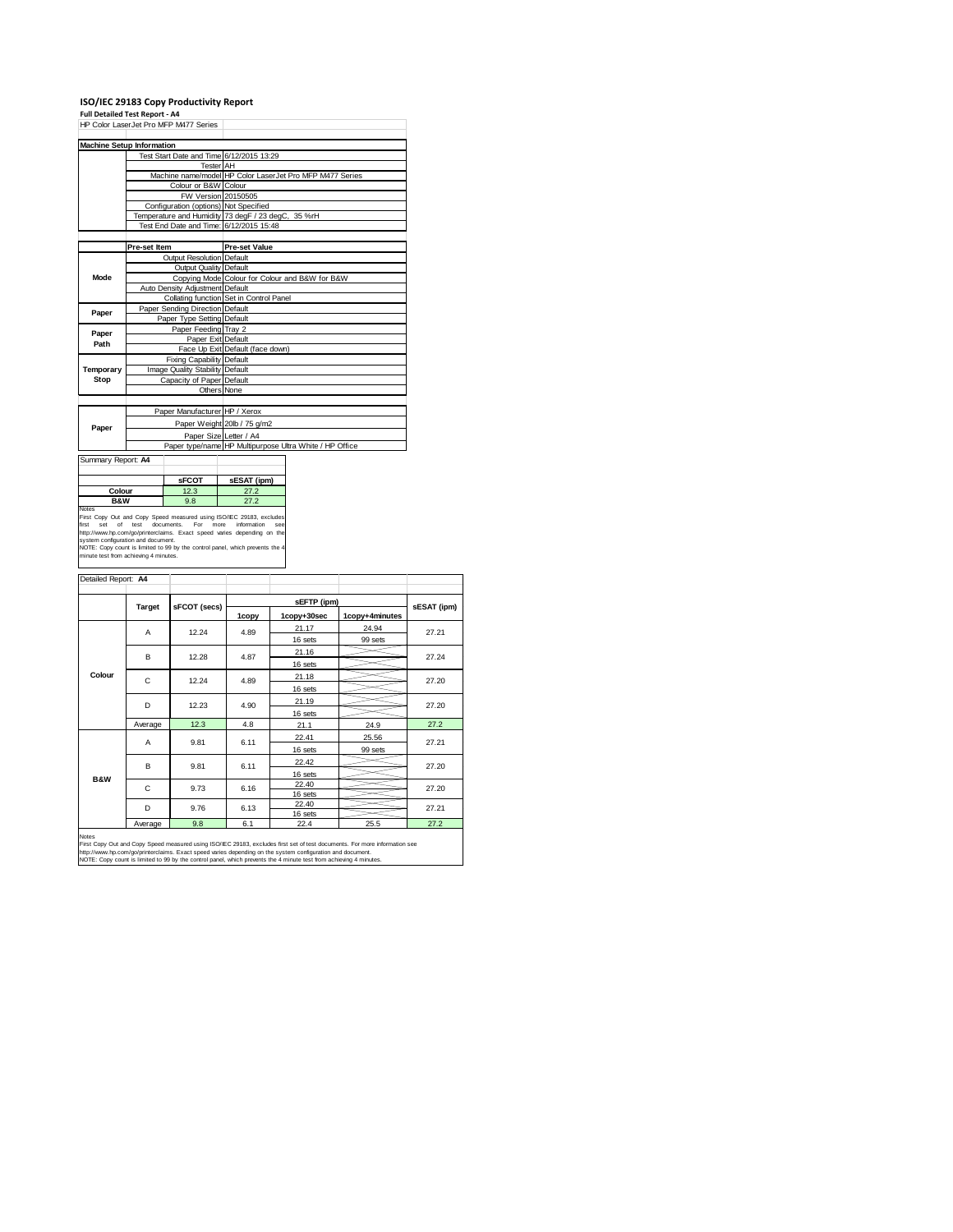## **ISO/IEC 24735 Copy Productivity Report Full Detailed Test Report ‐ LETTER**

| <b>Machine Setup Information</b>         |                                                                 |
|------------------------------------------|-----------------------------------------------------------------|
| Test Start Date and Time 6/10/2015 10:53 |                                                                 |
| <b>Tester</b> AH                         |                                                                 |
|                                          | Machine name/model HP Color LaserJet Pro MFP M477 Series        |
| Colour or B&W Colour                     |                                                                 |
| FW Version 20150505                      |                                                                 |
| Configuration (options) Not Specified    |                                                                 |
|                                          | Temperature and Humidity 73 degF / 23 degC, 50 %rH              |
| Test End Date and Time: 6/11/2015 14:19  |                                                                 |
|                                          |                                                                 |
| Pre-set Item                             | <b>Pre-set Value</b>                                            |
| Output Resolution Default                |                                                                 |
| Output Quality Default                   |                                                                 |
| Copying Mode Default                     |                                                                 |
| Auto Density Adjustment Default          |                                                                 |
|                                          | Collating function Activated (if not activated in default mode) |
| Paper Sending Direction Default          |                                                                 |
| Paper Type Setting Default               |                                                                 |
|                                          | Paper Feeding Standard cassette                                 |
|                                          | Paper Exit Standard exit tray                                   |
| Face Up Exit Default                     |                                                                 |
| Fixing Capability Default                |                                                                 |
| Image Quality Stability Default          |                                                                 |
| Capacity of Paper Default                |                                                                 |
|                                          | Others Default                                                  |
|                                          |                                                                 |
| Paper Manufacturer HP / Xerox            |                                                                 |
|                                          | Paper Weight 20lb / 75 g/m2                                     |
| Paper Size Letter / A4                   |                                                                 |

|                         |                     | ISO/IEC 24735 Copy Productivity Report |            |                   |                |                 |
|-------------------------|---------------------|----------------------------------------|------------|-------------------|----------------|-----------------|
| Detailed Report: LETTER |                     |                                        |            |                   |                |                 |
|                         |                     | FSOT (secs)                            |            | EFTP (ipm)        |                | ESAT (ipm)      |
|                         | <b>Copying Mode</b> | 1 set only                             | 1 set only | $1$ set $+30$ sec | $1$ set + 4min | $1$ set + 30sec |
|                         | 1:1                 | 20.31                                  | 11.81      | 22.36             | 26.19          | 28.76           |
|                         |                     |                                        | $(1$ set)  | 5 sets            | 32 sets        |                 |
| <b>Color Mode</b>       | 1:2                 | 30.33                                  | 7.90       | 17.74             |                | 26.08           |
|                         |                     |                                        | $1$ set)   | 5 sets            |                |                 |
|                         | 2:2                 | 30.25                                  | 7.92       | 17.78             |                | 26.06           |
|                         |                     |                                        | (1 set)    | 5 sets            |                |                 |
| <b>B&amp;W</b> mode     | 1:1                 | 17.94                                  | 13.37      | 23.34             | 26.38          | 28.74           |
|                         |                     |                                        |            | 5 sets            | 32 sets        |                 |
|                         | 1:2                 | 28.43                                  | 8.42       | 18.30             |                | 26.08           |
|                         |                     |                                        |            | 5 sets            |                |                 |
|                         | 2:2                 | 28.45                                  | 8.42       | 18.28             |                | 26.06           |
|                         |                     |                                        |            | 5 sets            |                |                 |